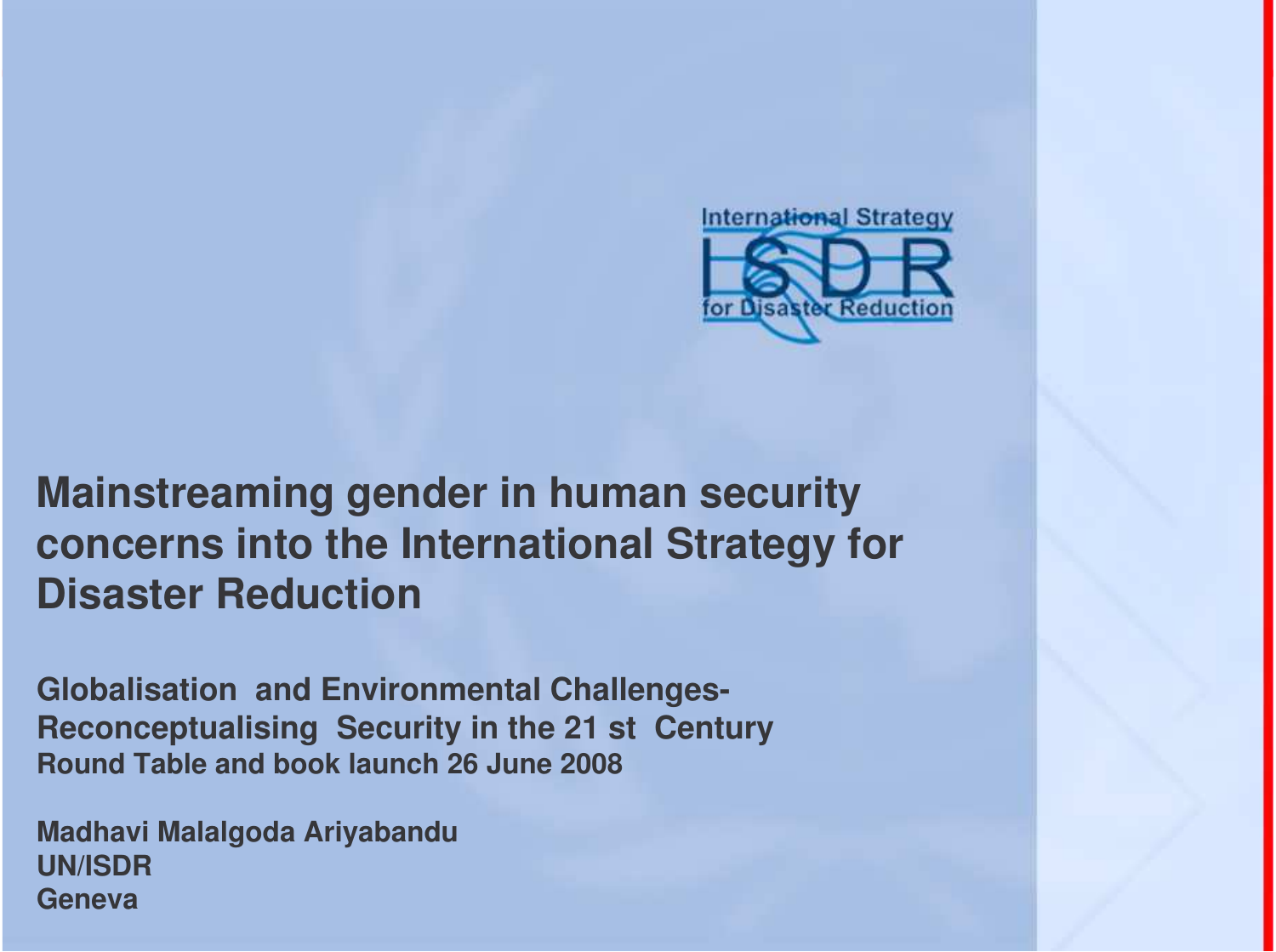

### **International Strategy for Disaster Reduction (ISDR)**

- A radical and crucially important shift has occurred from preparing to respond to disasters to focus on the concept of risk (IDNDR 1990-2000)
- With the realisation of the need for social, economic insights and political commitment helped to shape the ISDR in 2000
- 2005 adoption of the Hyogo Framework for Action HFA sets out specific goals and priorities of action, now accepted as the international blue print for guiding action on DRR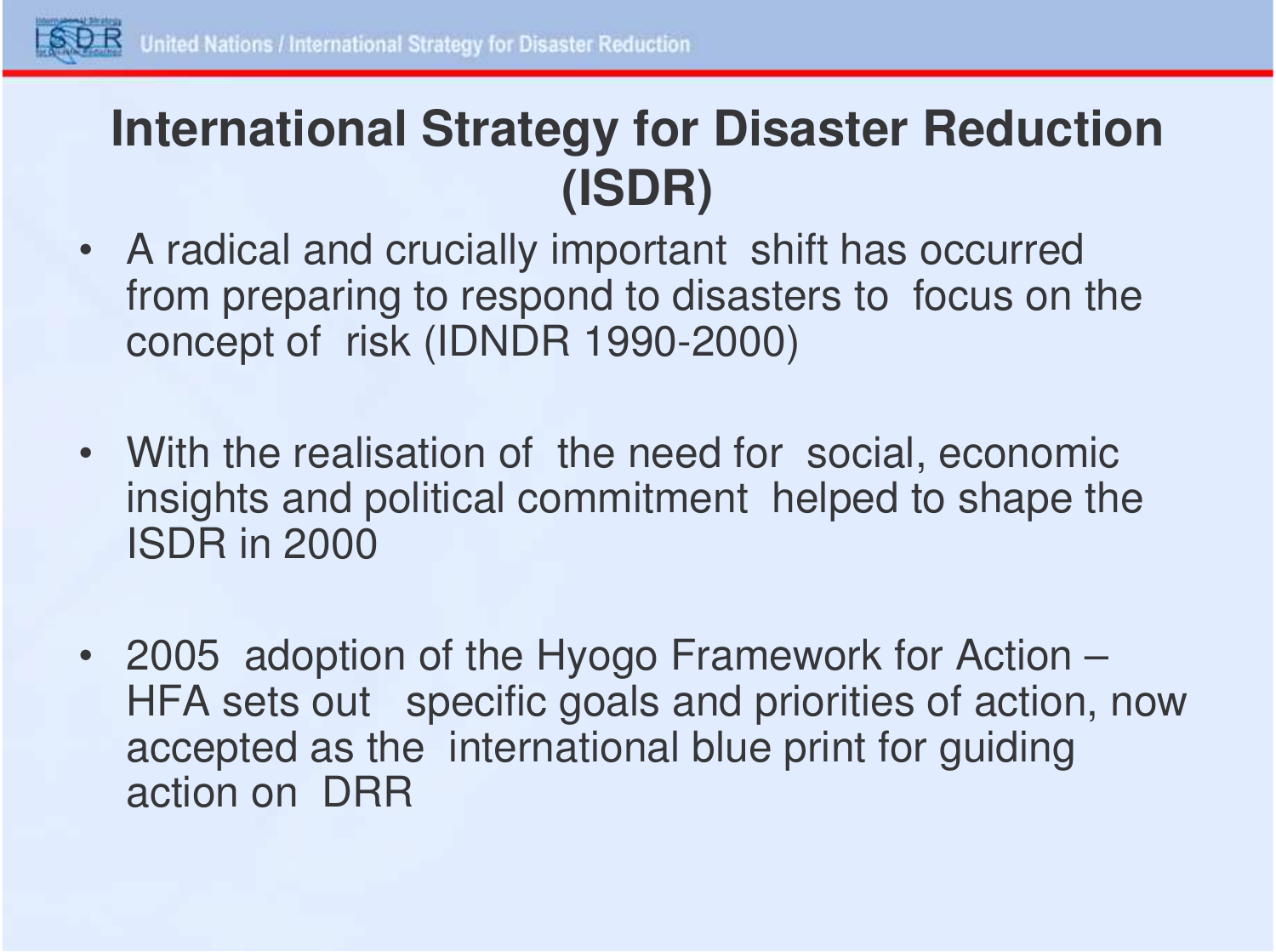

# **Paradigm shift**

Emergency, events, humanitarian response, preparing for response, victims

Risk, vulnerability, security, capacity, causes of risk and vulnerability, social identity based vulnerabilities, obstacles to capacity and security, socio economic and political processes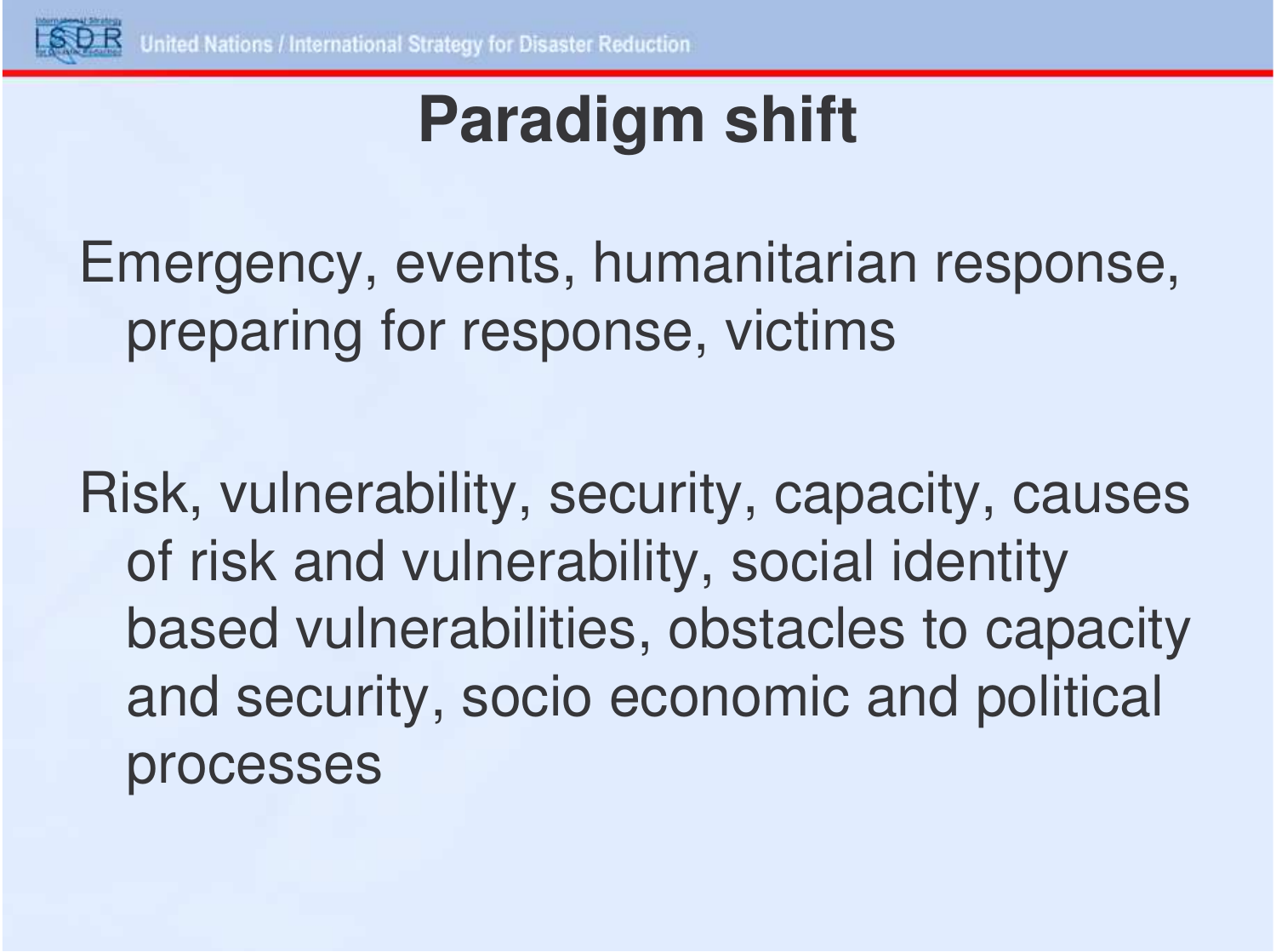

## **Definitions of security**

### **Traditional definitions** – International, national security: **Point of reference- Integrity of the state** Threats: Inter state war, civil conflict, nuclear proliferation

**New dimensions of security-** Human security: alternative to traditional concepts of security Challenges the practice of international security

#### **Point of reference – Integrity of the individual**

Threats: Poverty, disease, natural disaster, violence, human rights abuse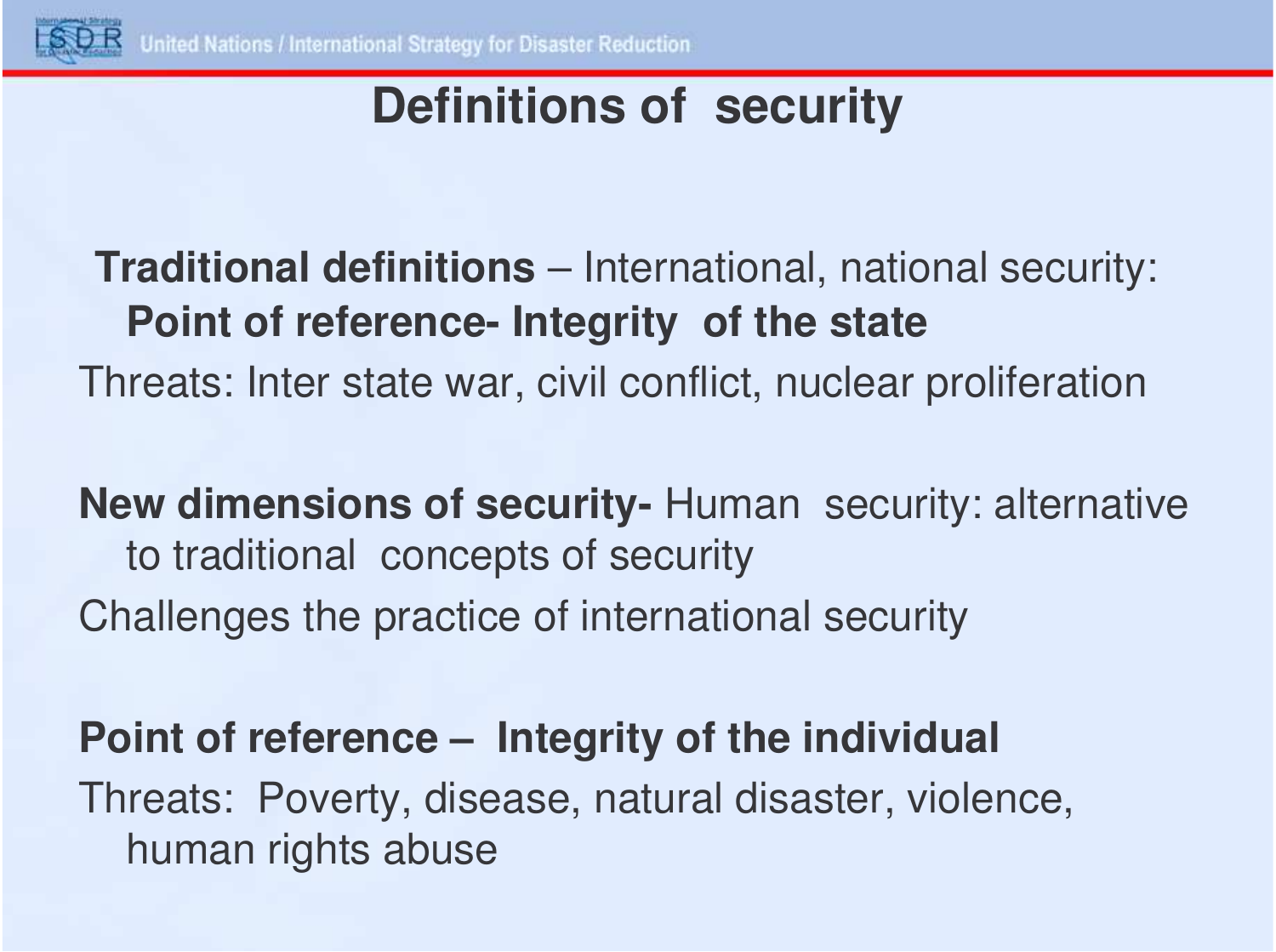

#### **Human security in natural disaster context**

Exposure and vulnerability to natural disastersmajor threat to human security

Exposure of individuals to the threats of physical, economical, social, health, personal, cultural and psychological insecurities

Management of disasters from <sup>a</sup> new perspective, by <sup>a</sup> new understanding of the root causes of disasters, proactive tackling of root causes vs responding to disaster events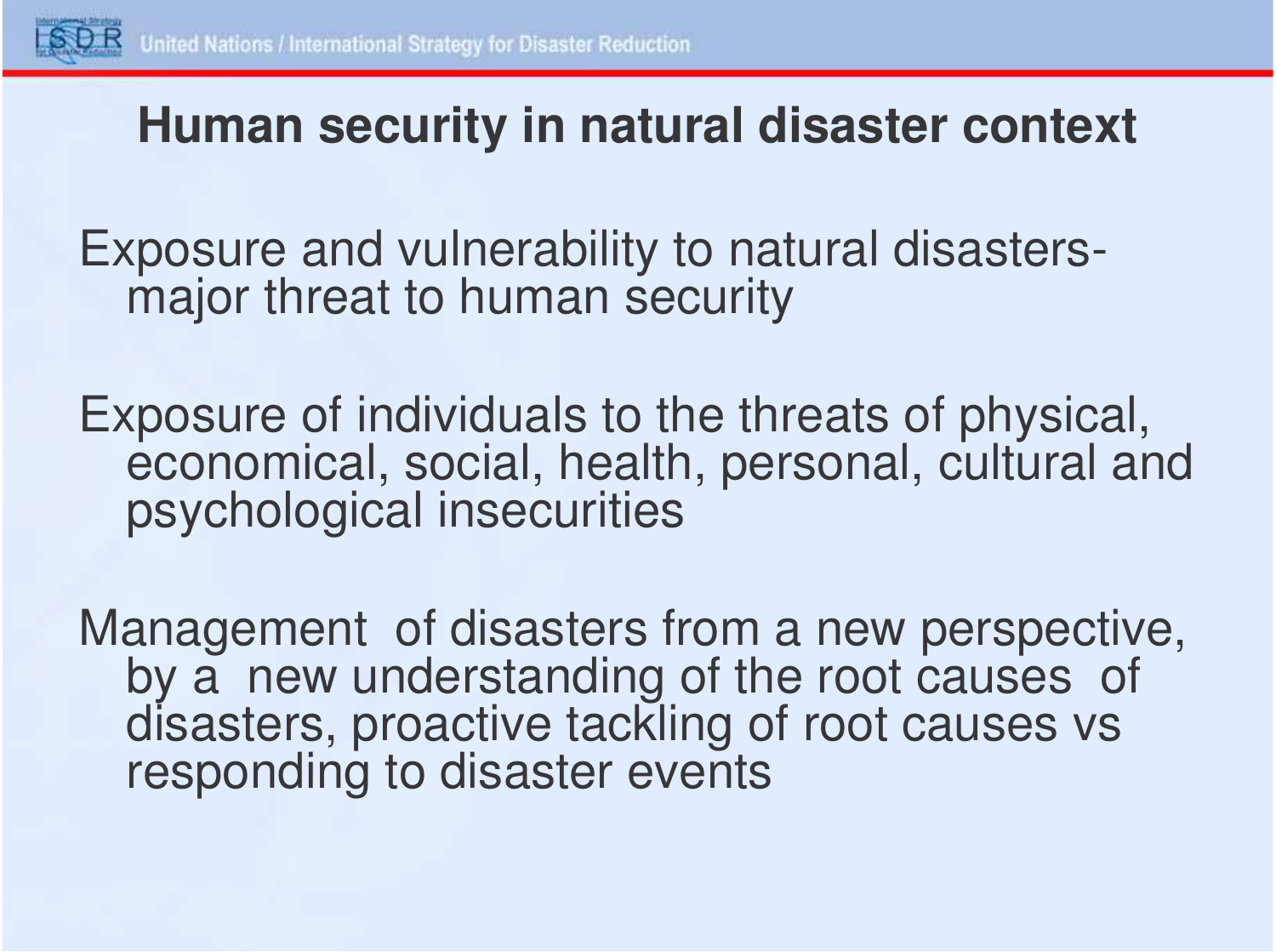

#### **Human security of disaster victims**

## **Impact of disasters:**

Higher on poor and powerless individuals

Higher on communities that are already hard-hit by past or continuing natural disasters or human conflicts.

## **Post-disaster contexts:**

- Threaten all aspects of human security
- Violation of rights

Relief and recovery not delivered in democratic and equitable manner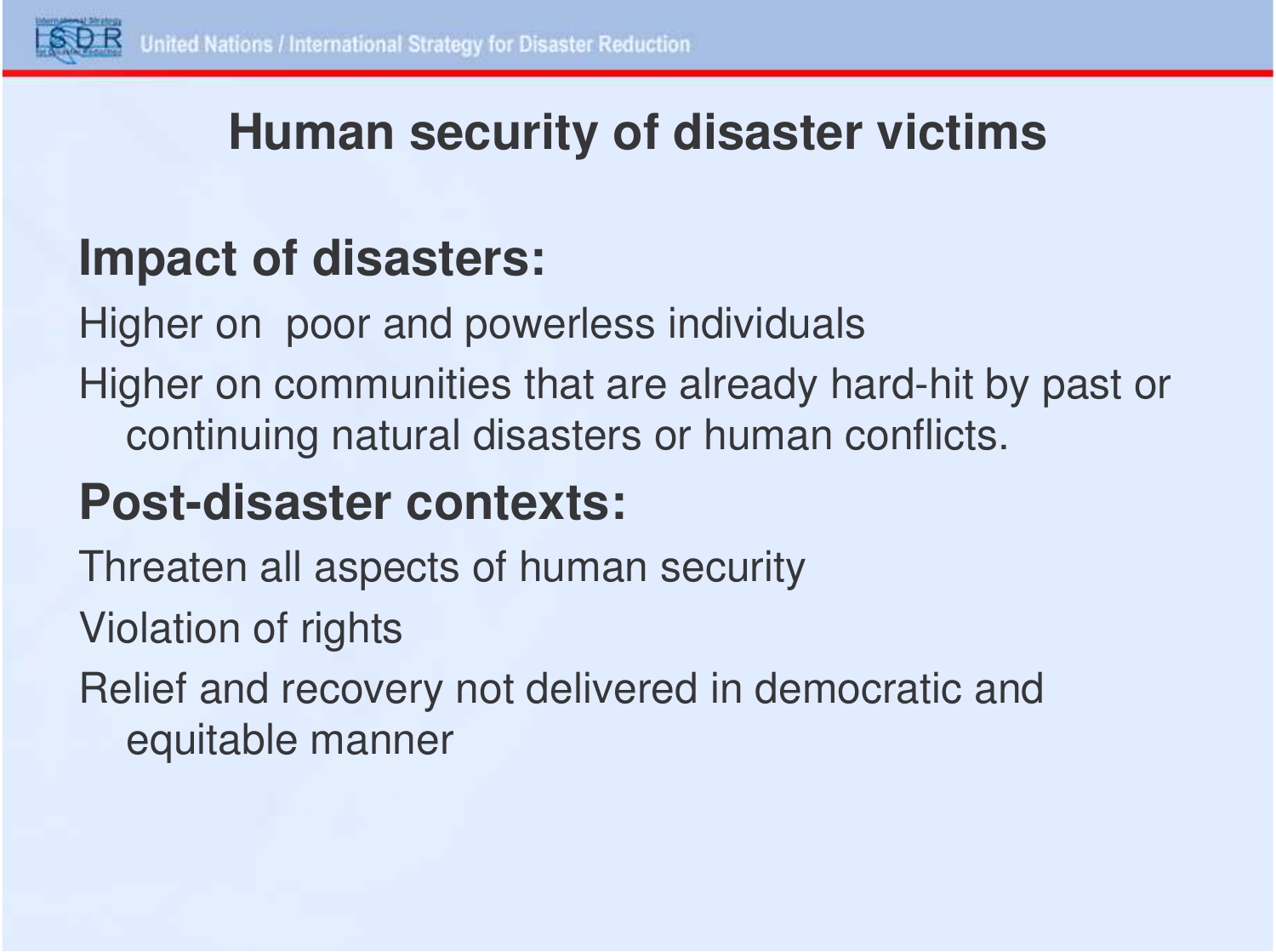

## **Gender- a show case of human security dimensions in disasters**

- • **Impact during disasters -** varying impacts on men and women based on gendered social economic and political realities
- **Women- Vulnerable within the vulnerable**
- Overall higher impact: Higher rates of death and displacement, inadequate access to warning information, evacuation, less survival possibilities
- **Post disaster issues – challenges for women** security of person, sexual and other forms of harassment and abuse, marginalisation and lack of power due to social positioning, violation of rights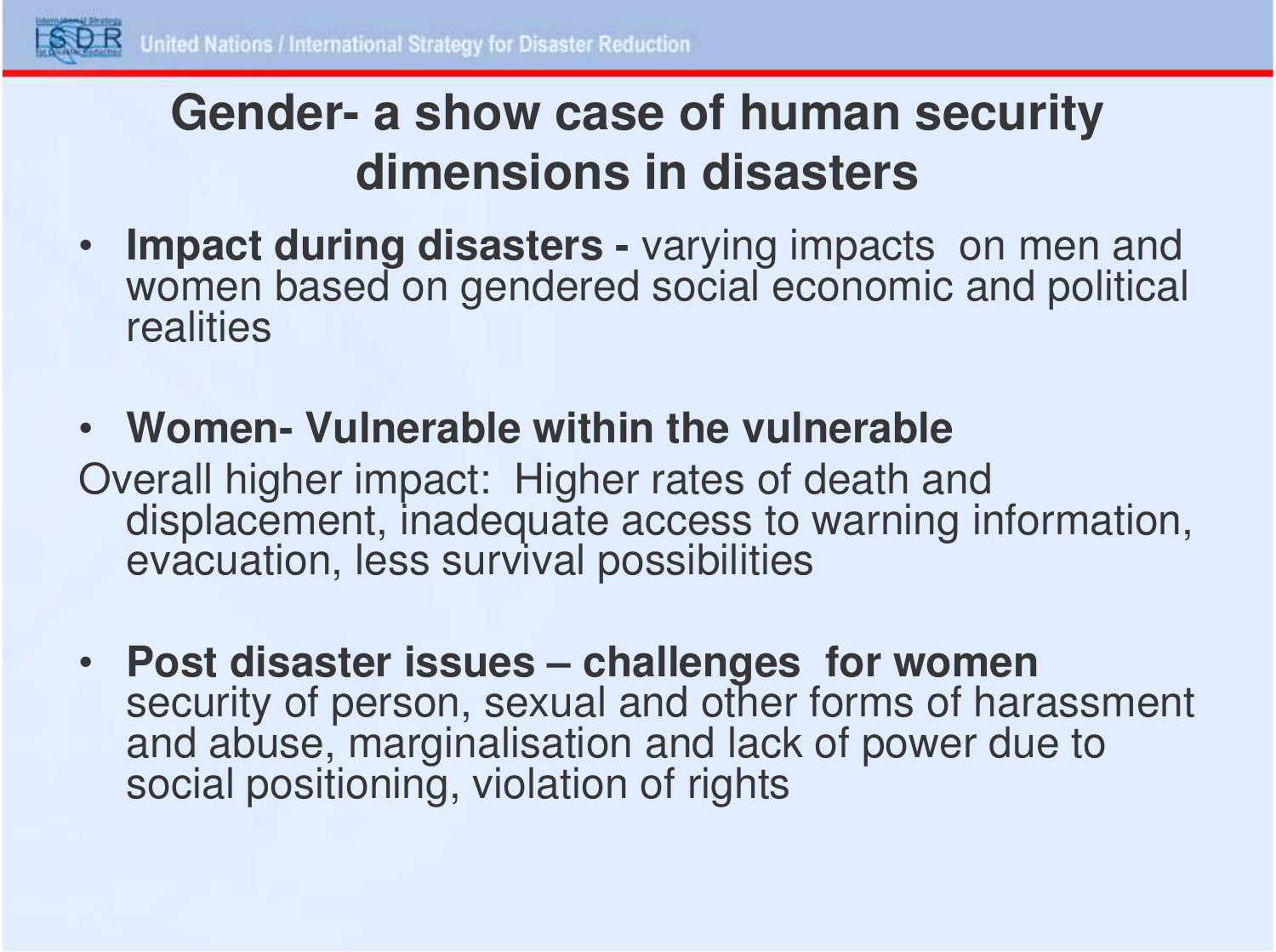

## **Hyogo Framework for Action (HFA)**

**Expected Outcome:** *The substantive reduction in losses in lives and in the social, economic and environmental assets of communities and countries.*

*a) A more effective integration of disaster risk into sustainable development policies, planning and programming at all levels with emphasis on prevention, mitigation, preparedness, and vulnerability reduction.*

*b) The development and strengthening of institutions, mechanisms and capacities at all levels, including community level, to build resilience to hazards.*

*c) The systematic incorporation of risk reduction measures into the design and implementation of emergency preparedness, response and recovery programmes in the reconstruction of affected communities.*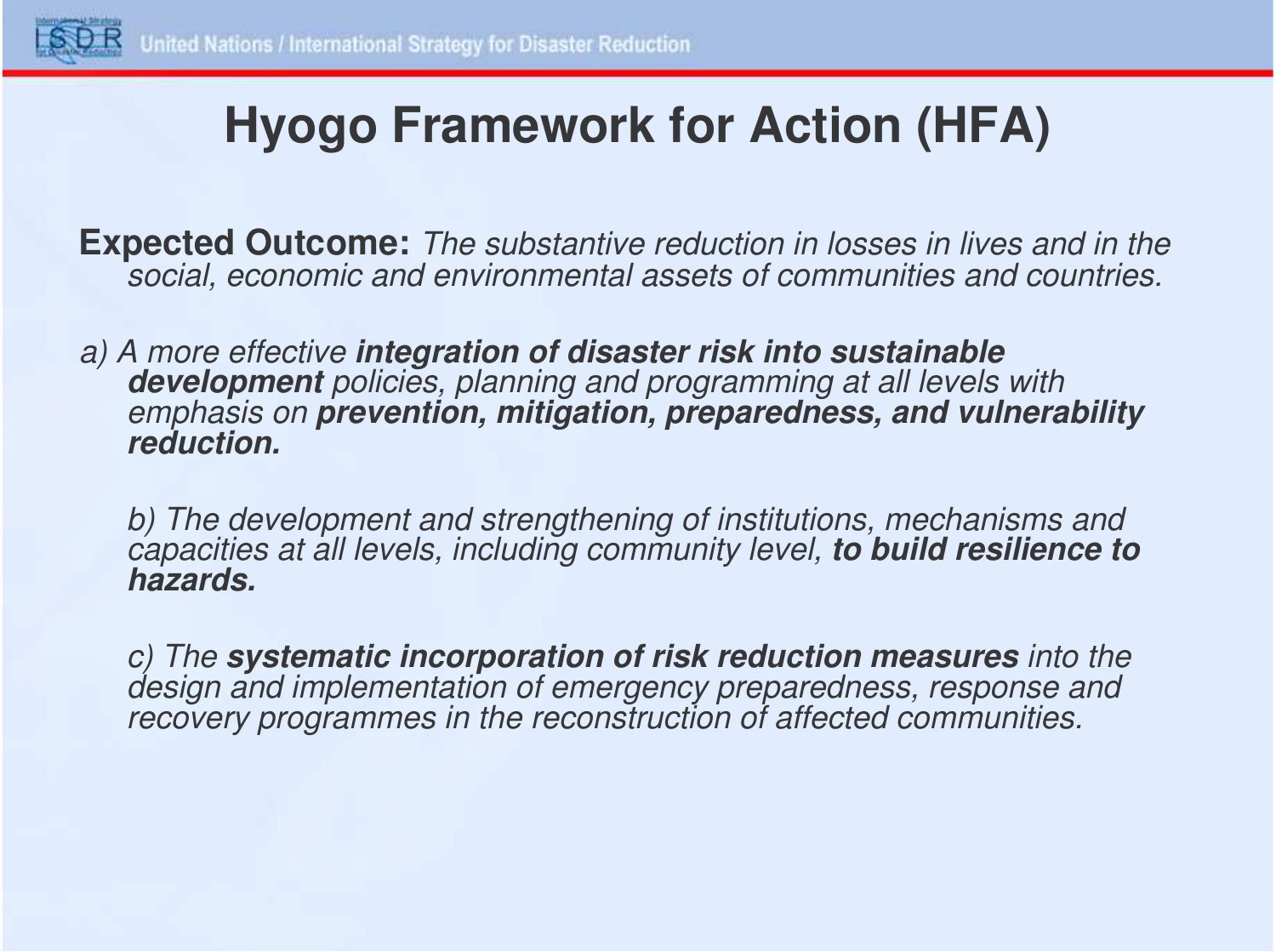

## **Gender Dimensions in the HFA**

• HFA recognises Gender perspective as one of the 4 cross cutting areas:

*Multi hazard approach ,Gender and cultural diversity , community and participation, capacity building and technology transfer*

- Vulnerabilities and capacities of men and women differ and arise from the existing diverse and dynamic gender relations specific to each society and community
- Gender considerations are fundamental for sustained disaster risk reduction